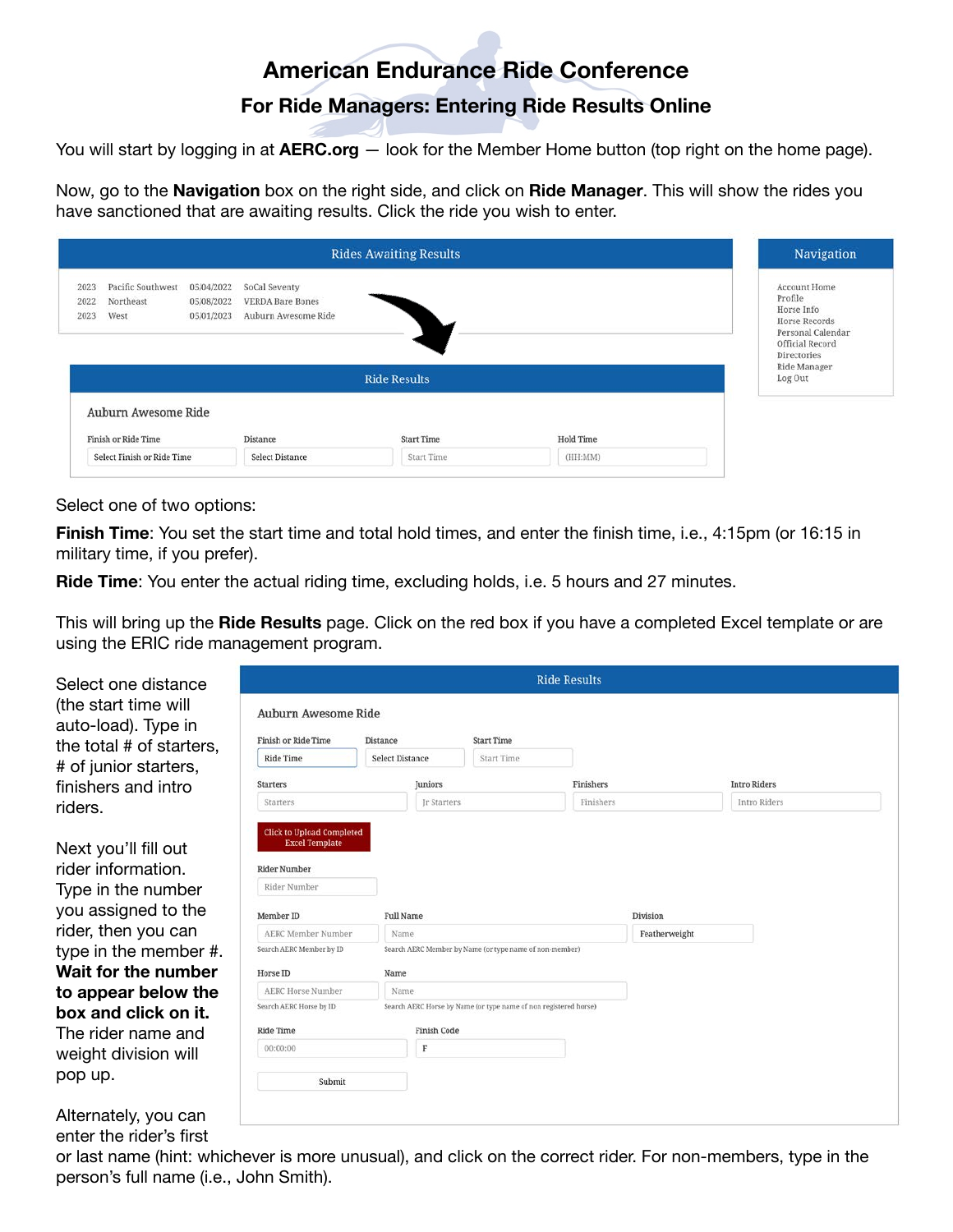Horse ID: Type in the equine ID, then click to confirm, as with the member. You can also enter the horse's name in the name box, and click to confirm. If there is no AERC number, type in the equine's full name.

Next up is the ride time or finish time — enter it in the next box. Be sure to include seconds, even if it's :00. Then use the Finish Code dropdown menu to select the Finish Code (or Pull Code). Review, then click Submit.

| <b>Full Name</b>   |                                                    |                                                                                                                                                                          |                                                                                               |  |
|--------------------|----------------------------------------------------|--------------------------------------------------------------------------------------------------------------------------------------------------------------------------|-----------------------------------------------------------------------------------------------|--|
| Nick Kohut         |                                                    | Heavyweight                                                                                                                                                              | paid                                                                                          |  |
|                    |                                                    |                                                                                                                                                                          |                                                                                               |  |
| Name               |                                                    |                                                                                                                                                                          |                                                                                               |  |
| Westwind Eldorado  |                                                    |                                                                                                                                                                          |                                                                                               |  |
|                    |                                                    |                                                                                                                                                                          |                                                                                               |  |
| <b>Finish Code</b> | <b>Finish codes:</b>                               |                                                                                                                                                                          |                                                                                               |  |
| F                  | <sup>i</sup> F - Finish<br><b>R</b> - Rider Option | <b>SF - Surface Factors</b>                                                                                                                                              |                                                                                               |  |
|                    |                                                    |                                                                                                                                                                          |                                                                                               |  |
|                    | 0 - Overtime<br><b>DQ - Disqualified</b>           | <b>CM - Completion, miles only (no points)</b><br>(Note: C & CM receive no placings)                                                                                     |                                                                                               |  |
|                    |                                                    | Search AERC Member by Name (or type name of non-member)<br>Search AERC Horse by Name (or type name of non registered horse)<br><b>RL</b> - Rider Option/Lame<br>L - Lame | Division<br>C - Completion with miles and points<br>M - Metabolic RM - Rider Option/Metabolic |  |

As you enter results, you can make changes if you notice goofs — click on the little "edit pencil" for changes.

|                                                  |                                                                                    | <b>Distance Details</b>                      |                                  |
|--------------------------------------------------|------------------------------------------------------------------------------------|----------------------------------------------|----------------------------------|
| Starters: 3<br>Print                             |                                                                                    | Finishers: 3                                 | <b>Ride Complete</b>             |
|                                                  | Member                                                                             | ÷<br>Horse                                   | O.<br><b>Ride Time</b>           |
| $\mathbf{1}$                                     | $\mathcal{A}^6$<br>■ 4096 / Naomi Preston / L                                      | H52426 / Sage                                | 07:00:00                         |
| $\overline{2}$                                   | $\mathscr{P}^{35}$<br><b>■ 6264 / Connie Burns Caudill / F</b>                     | H55411 / Gold Chance PCP                     | 07:10:00                         |
| 3                                                | $J^{25}$ $\oplus$ 5728 / Lisa Schneider / F                                        | H51403 / Aavanti                             | 07:20:00                         |
|                                                  | Showing 1 to 3 of 3 entries                                                        |                                              | Previous<br>Next<br>$\mathbf{1}$ |
| OT-Over Time                                     | * - Day Member / Not Current<br>BC - Best condition<br><b>Best Condition Entry</b> | Remove all Results<br><b>Preview Results</b> |                                  |
| <b>Starting Riders:</b><br><b>Total to AERC:</b> | \$15<br>3 at \$5<br>\$15                                                           |                                              |                                  |

At any time, you can preview the results with the Preview Results button in the center.

### Next up: **Best Condition**!

You'll be entering the rider number and individual scores for each category, including rider weight.